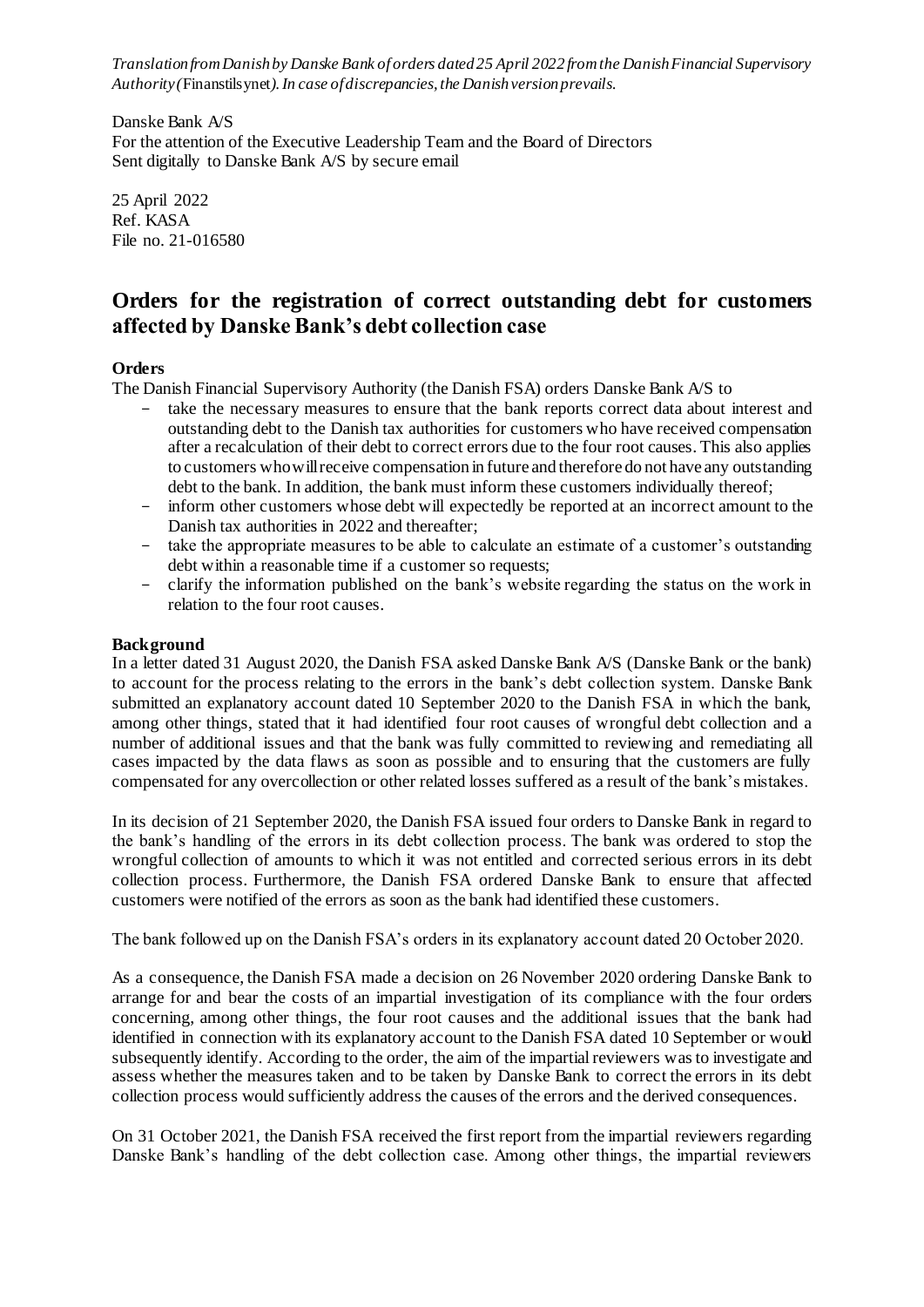examined Danske Bank's processes for compensating customers identified by the bank as having been affected by the four root causes, including the bank's communication to these customers.

The first report shows that the bank initially focused on identifying and compensating customers potentially affected by one or more of the four root causes. Initially, the bank focused on calculating the repayment amounts attributable, when seen in isolation, to overcollection due to the four root causes, i.e. the customers who are entitled to receive repayment from the bank.

In the report, the impartial reviewers point out that the bank's recalculation of cases and assessment of a customer's claim for repayment and compensation are carried out using data models or via manual processes alongside the bank's debt collection systems and that the calculation models take into account any outstanding debt in the account. However, the registered amount of outstanding debt is not corrected after the recalculation. This means that, after the bank's recalculation of compensation in relation to the four root causes, there will be accounts for which the outstanding debt is still registered in the system even though the bank has decided that the debt no longer exists and that the case can be closed.

The impartial reviewers note that this may lead to errors in the bank's reporting of data to the Danish tax authorities, among others.

This also applies to the other debt collection cases that the bank has not recalculated but where the customers are affected by the four root causes and are expected to have their debt reduced as a result of the additional issues. The outstanding debt of these customers will expectedly have been registered at an incorrect amount and reported at an incorrect amount to the Danish tax authorities.

Customers who have received a letter stating that they will receive compensation have not been informed that they are and will still be registered in the bank's systems with an amount of debt that has not been adjusted for the compensation that the bank has told the customer that he/she is entitled to receive.

In relation to the other customers, Danske Bank has informed the Danish FSA that, in the period from July to October 2021, the bank sent letters to customers who were at risk of overcollection due to the four root causes and/or the additional issues. The letters state that the customer's outstanding debt may be reduced and that the bank cannot inform the customer of the final amount of outstanding debt until the bank has completed its investigations of all identified issues and corrected the data errors in its debt collection systems.

In connection with the publication of the impartial reviewers' first report, Danske Bank published a press release on 3 November 2021 describing the status of the bank's work on the four root causes. The press release included the following wording (underlined by the Danish FSA):

*"Danske Bank has now reviewed all cases concerning the four original root causes of errors in our debt collection systems and is compensating the affected debt collection customers …*

*... the work to clarify the four original root causes of errors in our debt collection systems has now been completed ...*

*… The conclusion is that 7,800 debt collection customers are eligible to receive total repayments of about DKK 28 million as a result of overcollection and compensation of about DKK 23 million for the time that the money could have been at their disposal. In addition, a large number of debt collection customers will have their debt reduced once the remaining issues have been resolved."*

## **Legal basis**

Financial undertakings must be operated in accordance with honest business principles and good practice within their field of activity. This follows from section 43(1) of the Danish Financial Business Act.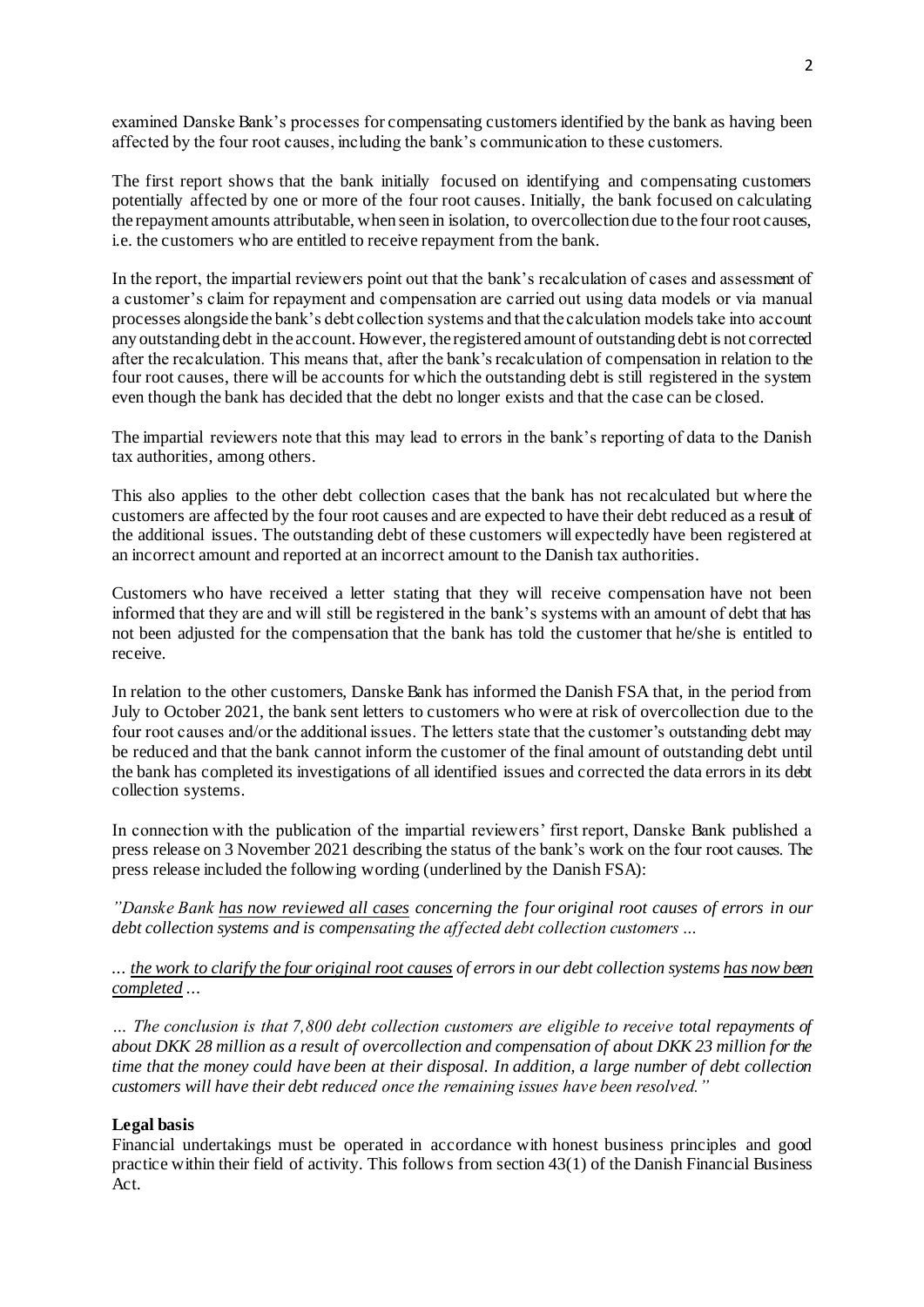The Danish Executive Order on Good Business Practice for Financial Undertakings contains detailed rules, including the requirement that financial undertakings must act fairly and loyally towards their customers (see section 3 of the Executive Order on Good Business Practice).

The rules on good practice are motivated by considerations to be made in relation to customers, competitors and other commercial enterprises as well as public interests. The rules are to ensure that customers of financial undertakings can have faith in the market and the financial undertakings and thus contribute to a well-functioning financial market. These are legal standards to be interpreted in accordance with the practices applying to society at any time.

#### **Consultation**

A draft decision was submitted to Danske Bank for consultation purposes. In this connection, Danske Bank has stated that the bank accepts the contents of the order; however, the bank has asked clarifying questions about the understanding of the obligation stated in the order to report data to the Danish tax authorities on an ongoing basis. This has given rise to clarifications in the order to reflect the fact that it also applies to customers whose debt will be recalculated in future with the result that they have no outstanding debt to the bank.

During the consultation process, Danske Bank has also stated that, at present, the bank does not have the data necessary to provide an estimate of current debt to all customers. This also applies in relation to customers who will not receive compensation due to the four root causes but whose total debt will be reduced to an amount lower than the amount of outstanding debt currently registered in the bank's systems. This has given rise to consequential changes in the orders.

In its consultation response, Danske Bank states that, in the period from July to October 2021, the bank sent letters to customers who were at risk of overcollection due to the four root causes and/or the additional issues. The letters state that the customer's outstanding debt may be reduced and that the bank cannot inform the customer of the final amount of outstanding debt until the bank has completed its investigations and corrected the data errors in its debt collection systems. The Danish FSA bases its assessment on the fact that the bank thus has informed all customers that their outstanding debt may be incorrect as a result of partly the four root causes and partly the additional issues.

Subsequently, an updated draft decision was submitted to Danske Bank for consultation purposes. Against this background, the bank submitted a consultation response to the Danish FSA, and this gave rise to a few clarifications of the orders.

#### **The Danish FSA's assessment**

Pursuant to the requirement to act in accordance with good business practice, a financial undertaking must provide correct and adequate information and communication to its customers and other authorities. In addition, an undertaking should ensure that undue costs and negative consequenc es are not inflicted on its customers as a result of the undertaking's transactions and errors. Moreover, in the opinion of the Danish FSA, the rules on good business practice state that a financial institution that has suspended its debt collection must, within a reasonable time, provide the customer with an estimate of his or her outstanding debt, not least when the customer contacts the bank and so requests.

The Danish FSA finds that, in cases in which the bank assesses that the customer is entitled to compensation, the bank's recalculation of cases and assessment of a customer's claim for repayment and compensation have been carried out via manual processes and not through the bank's debt collection systems.

This entails that customers whose debt has been recalculated and who receive compensation are still registered in the bank's systems with an incorrect amount of outstanding debt and that these customers, according to the bank's plans, will not be able to have the correct amount of outstanding debt registered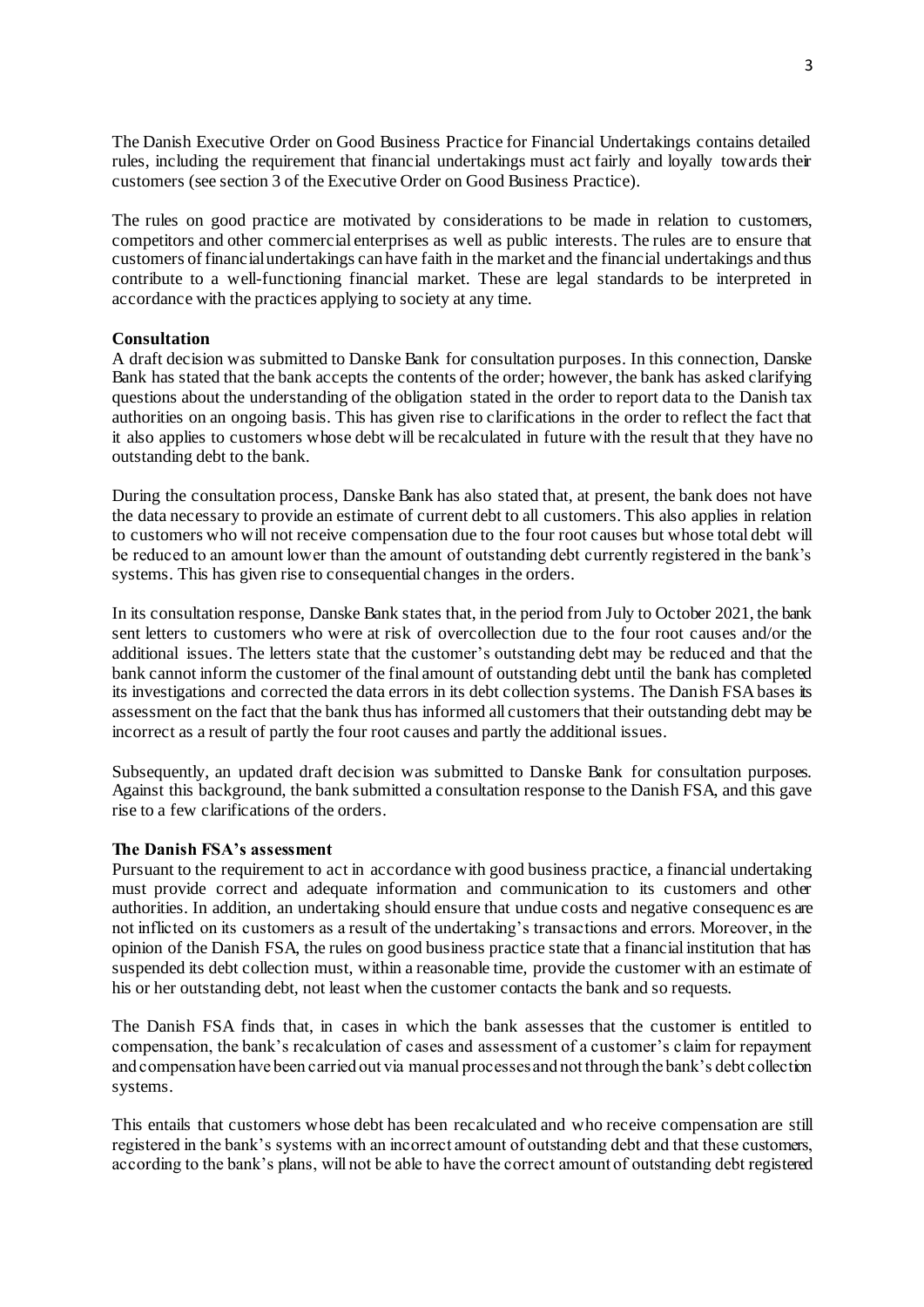in the bank's system until the bank has completed its analysis of all issues related to the debt collection case.

In relation to the information provided to customers who have received compensation because of the four root causes, the bank did not inform these customers that they are still registered with an incorrect amount of outstanding debt in the bank's systems in the information letters sent by the bank to the customers informing them that they are entitled to repayment and compensation. Moreover, the impartial reviewers' report shows that, at the date of the first report, the bank had not taken the initiative to correct the information before reporting data to the Danish tax authorities.

The Danish FSA is of the opinion that it may have significant inappropriate and financial consequences for customers to remain registered with an incorrect amount of outstanding debt in the bank's systems because it causes, among other things, the incorrect amount of debt to be reported to the Danish tax authorities. In connection with, for instance, raising a loan or other processes, customers may find it difficult to document their finances when they cannot document their debt to the bank.

The Danish FSA is of the opinion that Danske Bank is under an obligation to ensure that there is no undue customer detriment as a result of the bank's errors in the debt collection case. In relation to customers who, according to the bank, will have no outstanding debt after a recalculation of their debt, the bank must thus ensure that no incorrect amount of outstanding debt is reported to the Danish tax authorities (see section 3 of the Danish Executive Order on Good Business Practice, cf. section 43 of the Danish Financial Business Act).

In relation to these customers, the Danish FSA orders Danske Bank to

take the necessary measures to ensure that the bank reports correct data about interest and outstanding debt to the Danish tax authorities for customers who have received compensation after a recalculation of their debt to correct errors due to the four root causes. This also applies to customers who will receive compensation in future and therefore do not have any outstanding debt to the bank. In addition, the bank must inform these customers individually thereof;

This is a continuing obligation, which means that the bank is under an obligation to change the amount of outstanding debt registered with the Danish tax authorities when the bank finds that the customer no longer has any debt to the bank or when the bank has made the final calculation of the customer's debt and thus has a sufficient basis for correcting the remaining amount of outstanding debt.

The Danish FSA also finds that the bank should, in the best possible way, support customers whose outstanding debt, according to the bank's assessment, must be reduced. The Danish FSA therefore orders Danske Bank to ensure that customers who may be affected by the four root causes and have not yet been informed of the amount of the correction to their debt must be able to obtain an estimate of the amount when contacting the bank. In these cases, the bank must make an individual calculation of the expected effect on the relevant customer's debt and provide the customer with an estimate of his or her outstanding debt taking into consideration that the additional issues may lead to a further correction of the debt. The bank must be able to inform the customer of the recalculated estimate of his or her outstanding debt within a reasonable time. The Danish FSA finds that "reasonable time" will be within two weeks unless the case is very complex or the bank receives so many enquiries that it will not be possible to respond to all of them within this time frame.

In addition, the bank must inform this customer group  $-i.e.$  customers awaiting recalculation – in clear terms that their outstanding debt registered with the Danish tax authorities in 2022 is not correct. This is a continuing obligation.

Against this background and for these customers, the Danish FSA also orders Danske Bank to

inform the other customers that their debt has been reported at an incorrect amount to the Danish tax authorities in 2022;